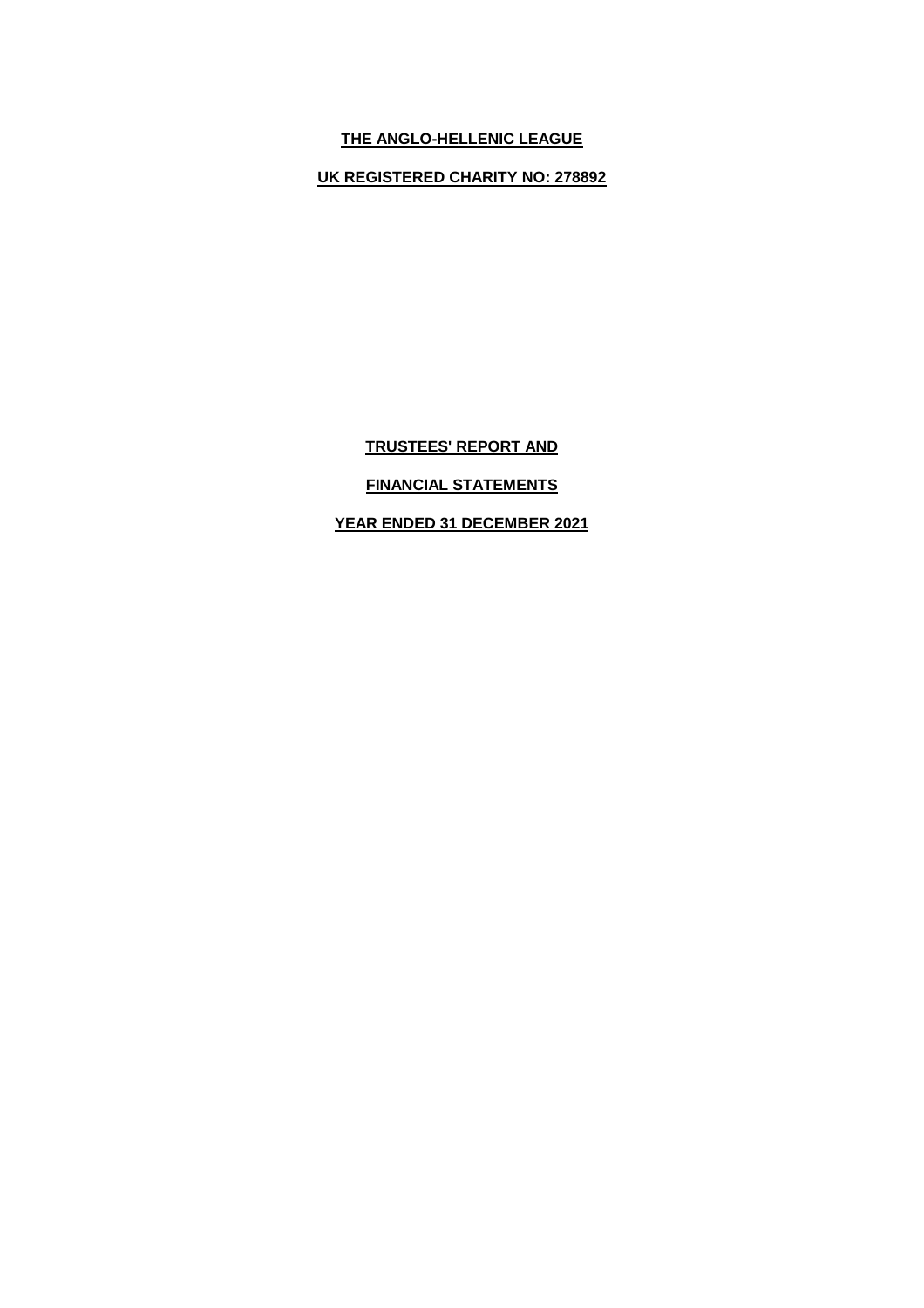The Trustees present their Report and Financial Statements for the year ended 31 December 2021

### **Constitution and Objects**

The League was founded in 1913 and has been registered with the Charity Commission, No. 278892, since 17 January 1980.

The objects of the League are: The advancement of knowledge of the science, art, literature, music, history, economics, philosophy, culture, and way of life of Greece; The relief of poverty and hardship, with particular regard to people in Greece.

The League's address is: - The Hellenic Centre 16-18 Paddington Street London W1U 5AS

### **Financial Review and Investment Policy**

Financial Review Summary: The net gain for the year amounted to:  $E = 14,512$  [2020: Gain £2,761]

[A detailed review of the League's finances is given in the "Statement on the Accounts by the Treasurer"]

Investment Policy:

There are no restrictions on the League's powers to invest. The investment strategy is set by the trustees. The strategy is set within an overall policy with a view to ensuring that the funds are invested in low and medium risk investments. The restricted and unrestricted funds may be invested in any type of investments and the trustees have been given wide powers of investment.

#### **Trustees' responsibilities in relation to the Financial Statements**

Charity legislation requires the Trustees to prepare financial statements for each financial year which give a true and fair view of the League's financial activities during the year and of its financial position at the end of the year. In preparing those financial statements, the Trustees are required to:

- **-** select suitable accounting policies and then apply them consistently;
- **-** make judgements and estimates that are reasonable and prudent;
- **-** state whether applicable accounting standards and statement of recommended practice have been followed subject to any departures disclosed and explained in the financial statements; and
- **-** prepare the financial statements on a going concern basis unless it is inappropriate to presume that the League will continue in operation.

The Trustees are responsible for keeping proper accounting records which disclose with reasonable accuracy at any time the financial position of the League and to enable them to ensure that the financial statements comply with the Charities Act 2011. The Trustees are also responsible for safeguarding the funds and assets of the League and hence for taking reasonable steps for the prevention and detection of fraud and other irregularities.

**(continued)**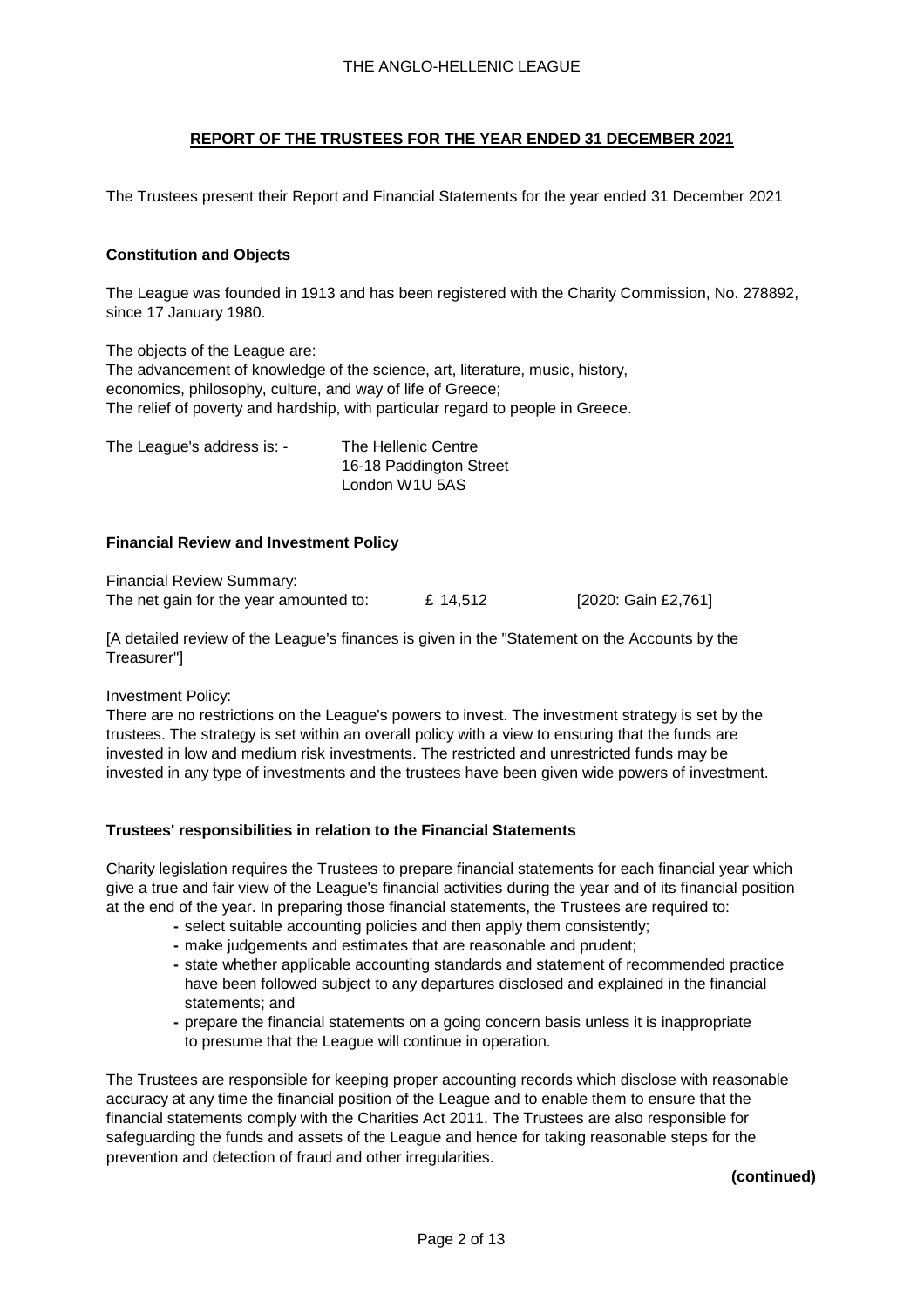### **(continued)**

### **Trustees in office for the year ended 31 December 2021**

John Kittmer (Chair) Roula Konzotis (Vice-Chair) John Carras (Treasurer) Isabelle Clark Frances Manthos Louisa Leventis Dimitrios Loumanis Anne McCabe Gonda Van Steen Paul Watkins Kevin Featherstone Yiannis Manuelidis (from 21.06.2021)

### **Governance of the League**

The League is governed by and according to its Rules (current edition: 14 June 2018), a copy of which is available on the League's website (at https://www.anglohellenicleague.org/about-us/) and from its Chairman at the League's registered address.

### **Purposes of the charity**

The League has two charitable objects or purposes:

- the advancement of knowledge of the science, art, literature, music, history, economics, philosophy, culture and way of life of Greece; and
- the relief of poverty and hardship, with particular regard to people in Greece.

The League undertakes the following activities in order to further its charitable objects and purposes for the public benefit:

- the organisation of lectures, seminars, readings, concerts and panels, which the general public (whether or not members of the League) is invited and welcome to attend;
- the provision of annual prizes (e.g. the Runciman Award and the Lentakis Award), which are open to specific categories of people and are awarded and celebrated at annual events to which the general public is invited; and
- fund-raising activities, through public appeals, sponsored events and donations sought and given at the League's events;
- the payment of charitable grants to organisations that can further the League's objectives; and
- the publication of pamphlets and other publications of interest to the general public.

The Trustees confirm that **they are aware of the Charity Commission's guidance on public benefit and have complied with their duty to have due regard to that guidance, in the conduct of their activities**. They are aware of no occasions in which they have had to depart from thatguidance during the financial year in review.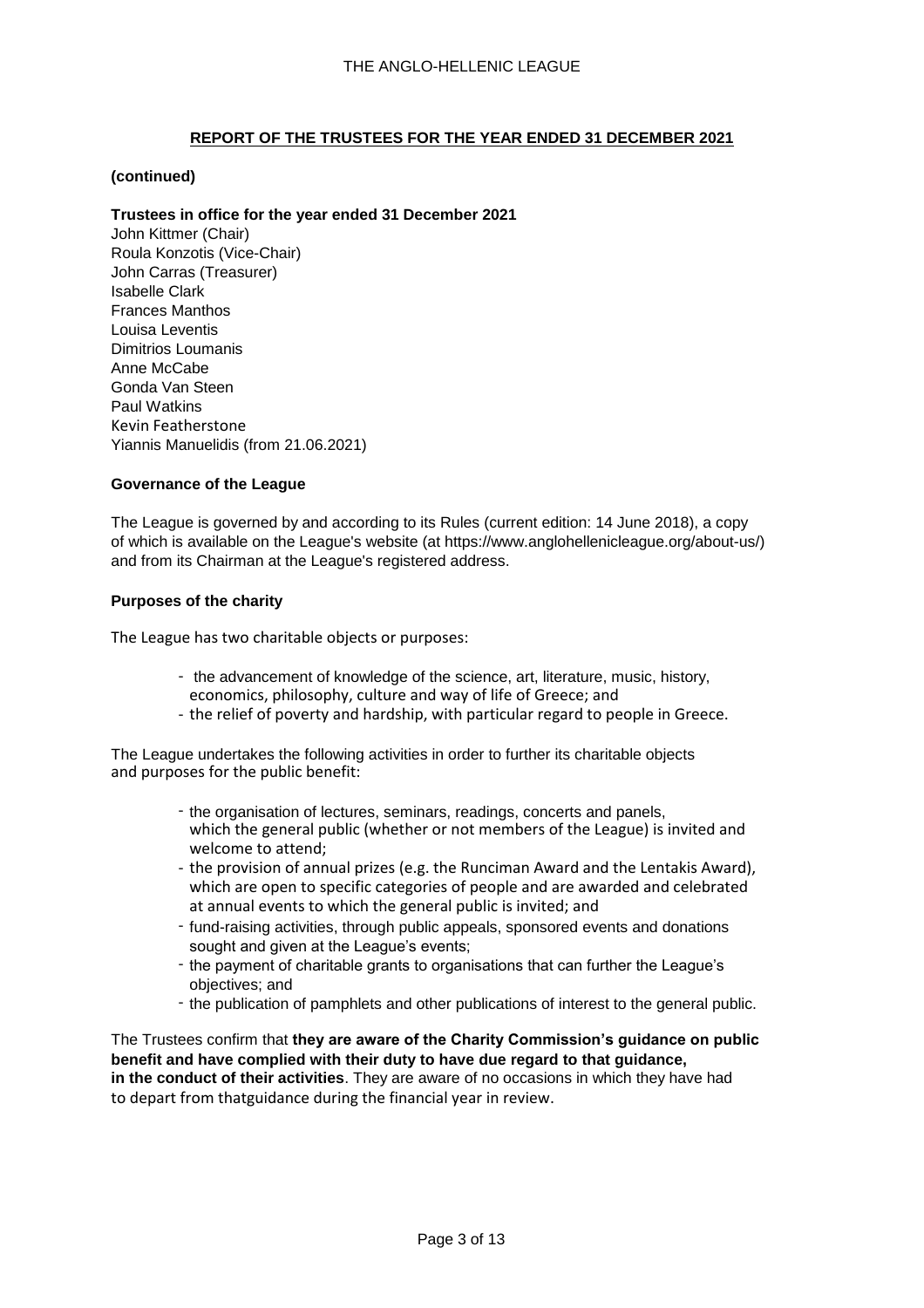### **(continued)**

### **Summary of the charity's activities in 2021**

The continuance of the pandemic into 2021 posed successive challenges to the League, as it did to most British charities and to the population at large. As in 2020, the League was unable for large parts of the year to conduct events in person at our usual venues, the Hellenic Centre and King's College London. Circumstances only eased up in late June and additional controls (the Government's Plan B) threw end-of-year events into new turmoil. This had an impact on fund-raising through events and on our ability to attract new, paying members.

Despite lockdown, social distancing and seclusion, the League continued its ambitious programme of activities. These were strengthened by the announcement in May of two new sponsors for the League's flagship event, the Anglo-Hellenic League Runciman Award. Under the new agreement, the A.C. Laskaridis Charitable Foundation and the A.G. Leventis Foundation have agreed to contribute equally to the funding of the award for five years, beginning in 2021. The total value of the sponsorship agreement to the League is £80,000. This agreement has enabled us to increase the value of the annual prize-money from £9,000 to £10,000. The Leventis Foundation will, in addition, continue its generous funding of our cultural programme. We are grateful to the directors and staff of both foundations for their help, support and co-operation, without which we would cease to be a viable organisation.

Until mid-June, when the lockdown restrictions eased significantly, the League held some of the scheduled events of its cultural programme by Zoom webinar; others were postponed until the autumn. This platform has enabled us to maintain our programme but also to reach new audiences, including audiences overseas.

On 30 March 2021, Professor Judith Herrin gave an illustrated talk on 'Ravenna and Constantinople in the sixth-eighth centuries: Greek influences and detractions'. This attracted a large audience and is available for viewing on the League's YouTube channel (https://www.youtube.com/channel/UCaG7xSWWgjr85b4ptqL5gSw). On 17 June, the League held the award ceremony for the Runciman Award 2021: the first under its new sponsorship arrangement. The chair of judges, Peter Frankopan, announced that Roderick Beaton, a member of the League and former member of Council, had won the prize for Greece: Biography of a Modern Nation (London: Allen Lane 2019). In winning the award for a fourth time, Prof. Beaton set a new record of achievement. At this Zoom webinar, which is also available on our YouTube channel (see above), Prof. Stathis Kalyvas (University of Oxford) gave a stimulating keynote address on 'Why the Greek Revolution still matters today'.

From the end of June until the mid-autumn, the League was once again able to welcome members and supporters to events held in person at the Hellenic Centre in London. On 21 June, this year's Katie Lentakis Award was presented to Hermione Dowling for her dissertation: 'Classical fans: how does the treatment of mythological characters and narrative in Euripides' Helen and Hecuba compare to modern fan-fiction authors' treatment of original characters and narrative from the BBC's Merlin?'. Congratulations to Hermione and to the two runners-up, Isabella Riglia and Eleanor Sheppard. This year's judges were Prof. Gonda Van Steen, Dr Richard Carden and Dr Anne McCabe. The Lentakis Lecturer for

#### **(continued)**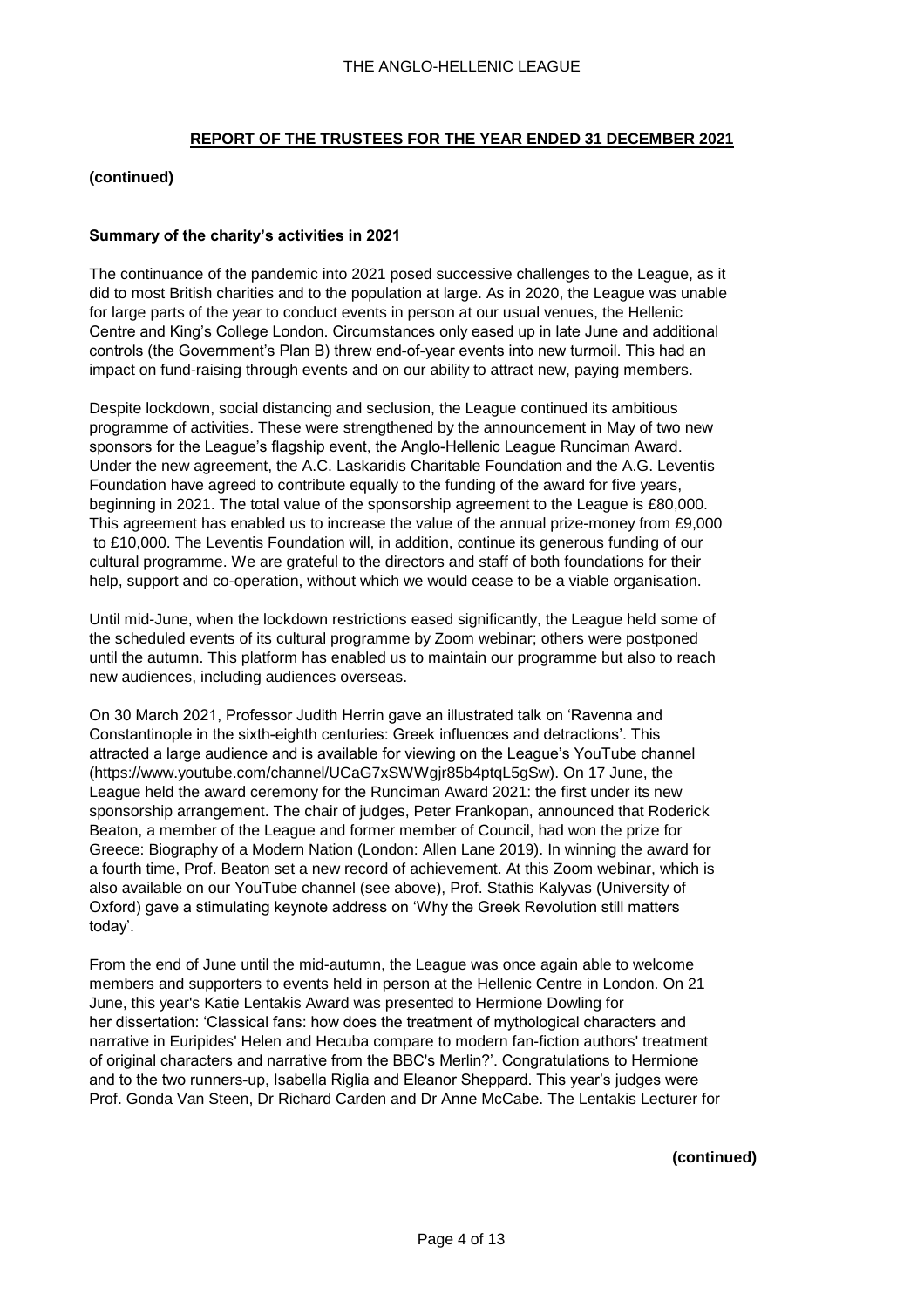### **(continued)**

### **Summary of the charity's activities in 2021**

2021 was Prof. Ruth Padel, who spoke eloquently on 'Jane Harrison, Neuro-Anatomy, and What Was it Like to Live with Greek Gods?'.

On 16 September, Dr Marios Psaras, cultural counsellor at the Cypriot High Commission, gave a stimulating, illustrated talk on 'The Weird Wave of Greek Cinema: a Movement or a Moment?', which attracted a lively, youthful audience. On 30 September, Kate Smith CMG, who had recently concluded her term of office (2017-21) as British Ambassador to Greece, was in conversation with Prof. Kevin Featherstone. A large and appreciative audience had the opportunity to listen to Ms Smith's account of her four and a half years in Greece. On 21 October, another former Ambassador to Greece, Prof. Sir Michael Llewellyn-Smith, was also in conversation, in this case with Prof. Robert Holland, talking about his new biography of Eleftherios Venizelos, which covers the period from Venizelos's birth until 1914.

On 13 October, the League was finally able to hold a much-anticipated, long-awaited event. Lance Foyster MW gave an illustrated tasting of Greek wines, showing his lifelong love and appreciation of Greek varietals. It was wonderful to welcome a paying audience of members and supporters to this event and we hope to repeat it with similar types of event in future.

Our experience of Zoom webinars, while forced on us by the pandemic, has been a good one and the Council is committed to delivering some part of its annual programme by these means. On 9 November 2021, in a joint event with the LSE's Hellenic Observatory, the League held a panel discussion by Zoom webinar with British and Greek journalists on 'Battling against Fake news in Britain and Greece: Can the mainstream media win?' Once again, this attracted an international audience.

Our final event of the year had to be postponed until April 2022 because of the return of tight Covid-19 restrictions.

#### **In 2021, the League made grants to the following organisations:**

 £500 to Classics For All £500 to The Trussell Trust £500 to Trapeza Trofimon (Food Bank)- Greece

…..............................................

**Dr John Kittmer - Chair** 

**Date:** 28th February 2022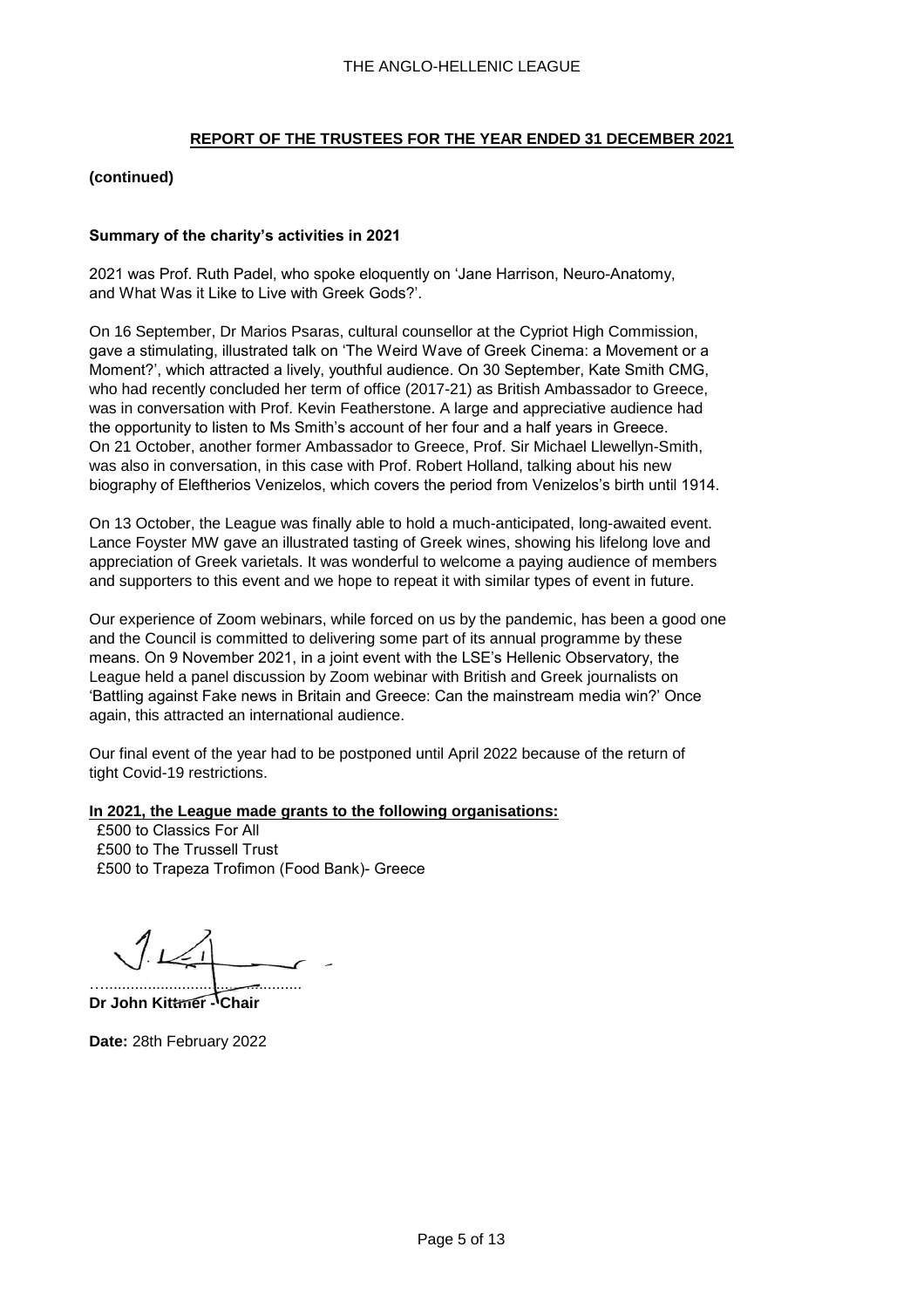## **INDEPENDENT EXAMINER'S REPORT TO THE LEAGUE TRUSTEES**

I report on the Financial Statements of the League (Charity No: 278892) for the year ended 31 December 2021 which are set out on pages 4 to 11.

### **Respective responsibilities of the League's Trustees and Examiner**

As the League's Trustees you are responsible for the preparation of the accounts and you consider that the audit requirement of section 43(2) of the Charities Act 1993 (the Act), (as amended by section 28 of the Charities Act 2006) does not apply for this year and that an independent examination is needed.

It is my responsibility to:

- **-** examine the accounts (under section 43 of the Act, as amended);
- **-** follow the procedures laid down in the General Directions given by the
- Charity Commissioners (under section 43(7)(b) of the Act, as amended); and
- **-** state whether particular matters have come to my attention.

### **Basis of Independent Examiner's Statement**

My examination was carried out in accordance with the General Directions given by the Charity Commissioners. An examination includes a review of the accounting records kept by the League and a comparison of the accounts presented with those records. It also includes consideration of any unusual items or disclosures in the accounts, and seeking explanations from the League's Trustees concerning any such matters. The procedures undertaken do not provide all the evidence that would be required in an audit, and consequently I do not express an audit opinion on the accounts.

#### **Independent Examiner's Statement**

In connection with my examination, no matter has come to my attention:

(1) which gives me reasonable cause to believe that in any material respect the requirements

- **-** to keep accounting records in accordance with section 41 of the Act; and
- **-** to prepare accounts which accord with the accounting records and to comply with the accounting requirements of the Act

have not been met; or

(2) to which, in my opinion, attention should be drawn in order to enable a proper understanding of the accounts to be reached.

………………………………………………….. **Date:** ……………………………… 24 February 2022

**Petros Bozatzis, BA (Hons), MBA**

**Apartment 701 5 Moor Lane London EC2Y 9AP**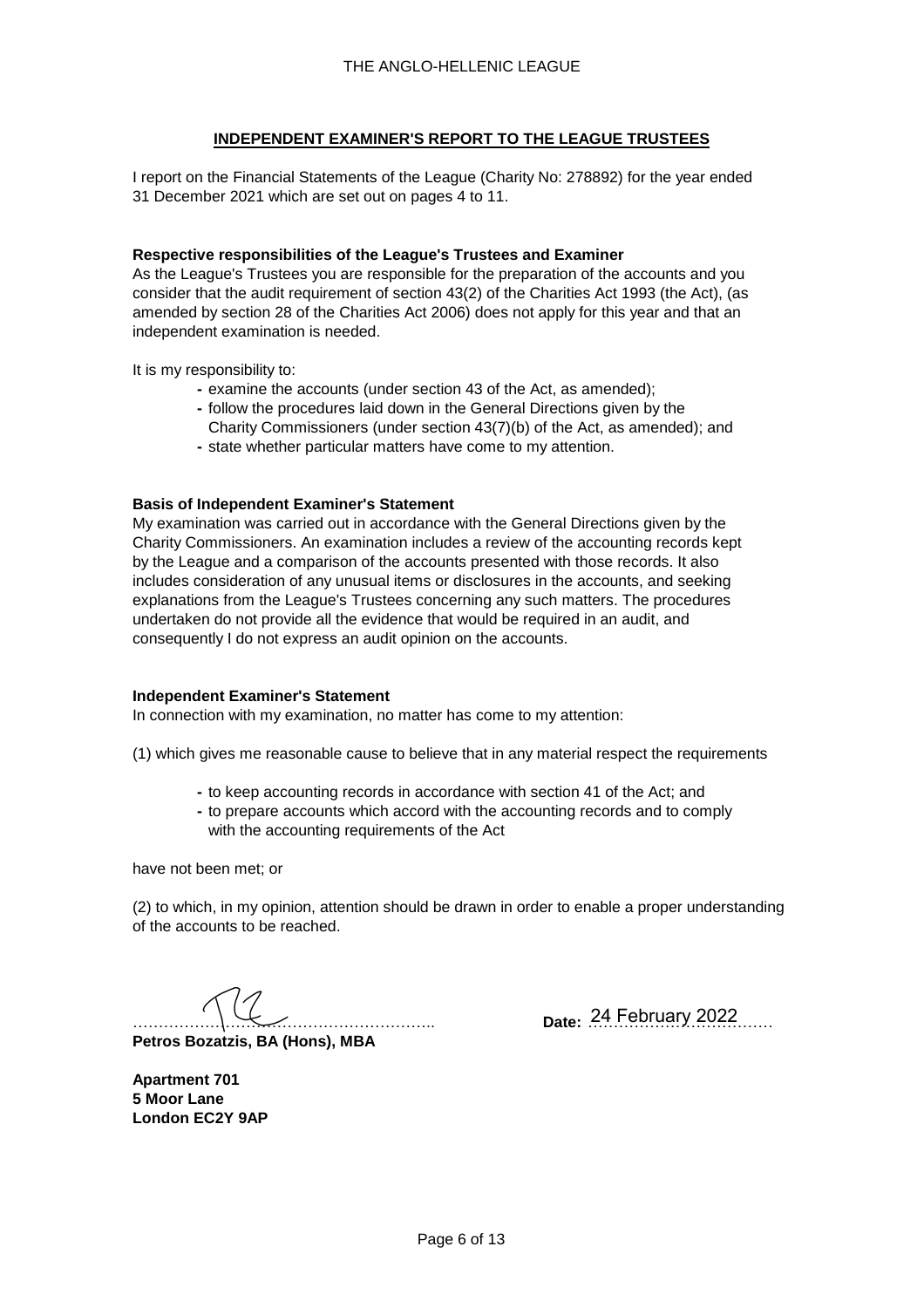### **STATEMENT OF FINANCIAL ACTIVITIES YEAR ENDED 31 DECEMBER 2021**

| 2020                     |                                                      |                                 | <b>Notes</b>     | 2021       |
|--------------------------|------------------------------------------------------|---------------------------------|------------------|------------|
| £                        | <b>Incoming Resources</b>                            |                                 |                  |            |
|                          | 2,679 Donations received from League Members         |                                 | 1 <sub>(b)</sub> | £<br>4,028 |
|                          | Donations received                                   |                                 |                  |            |
| 3,000                    | Leventis Foundation                                  |                                 |                  | 2,000      |
| 398                      | McCabe A E                                           |                                 |                  | 1,000      |
| 275                      | General                                              |                                 |                  |            |
| 590                      | <b>Troy Exhibition Tour</b>                          |                                 |                  |            |
|                          | 206 Gift Aid Claimed                                 |                                 | 3                | 1,099      |
| 22                       | Income                                               | - Bank Deposit Interest (gross) |                  | 3          |
|                          | 756 Charifund                                        | - Dividend Distribution         |                  | 895        |
|                          |                                                      |                                 |                  |            |
| $\overline{\phantom{a}}$ | <b>Functions and Special Events</b>                  |                                 | $\mathbf{2}$     | 19,975     |
|                          | 7,927 Total Incoming Resources                       |                                 |                  | 29,000     |
|                          |                                                      |                                 |                  |            |
|                          | <b>Resources Expended</b>                            |                                 | 1 <sub>(c)</sub> |            |
|                          | Direct Charitable Expenditure:                       |                                 |                  |            |
|                          | 703 Cost of Functions and Special Events             |                                 | $\mathbf{2}$     | 14,702     |
|                          | 634 Management and Administration of the Charity     |                                 | 4                | 506        |
|                          |                                                      |                                 |                  |            |
|                          | 700 Donations made                                   |                                 | 7                | 1,500      |
| $\overline{\phantom{a}}$ | Funds advanced to charities from Fund raising events |                                 |                  |            |
|                          | 2,037 Total Resources Expended                       |                                 |                  | 16,707     |
|                          | 5,890 Net (Deficit)/Surplus/Net Movement in Funds    |                                 |                  | 12,293     |
|                          | <b>Other Recognised Gains and Losses:</b>            |                                 |                  |            |
|                          | (3,128) Unrealised Gain/(Loss) on Investment         |                                 | 8                | 2,220      |
|                          |                                                      |                                 |                  |            |
|                          | 2,761 Net Movement in Funds                          |                                 |                  | 14,512     |
|                          | 46,736 Fund Balance at 1 January 2021                |                                 |                  | 49,497     |
|                          |                                                      |                                 |                  |            |
|                          | 49,497 Fund Balance at 31 December 2021              |                                 |                  | 64,010     |

The notes on pages 6 to 10 form part of these accounts.

 $\blacksquare$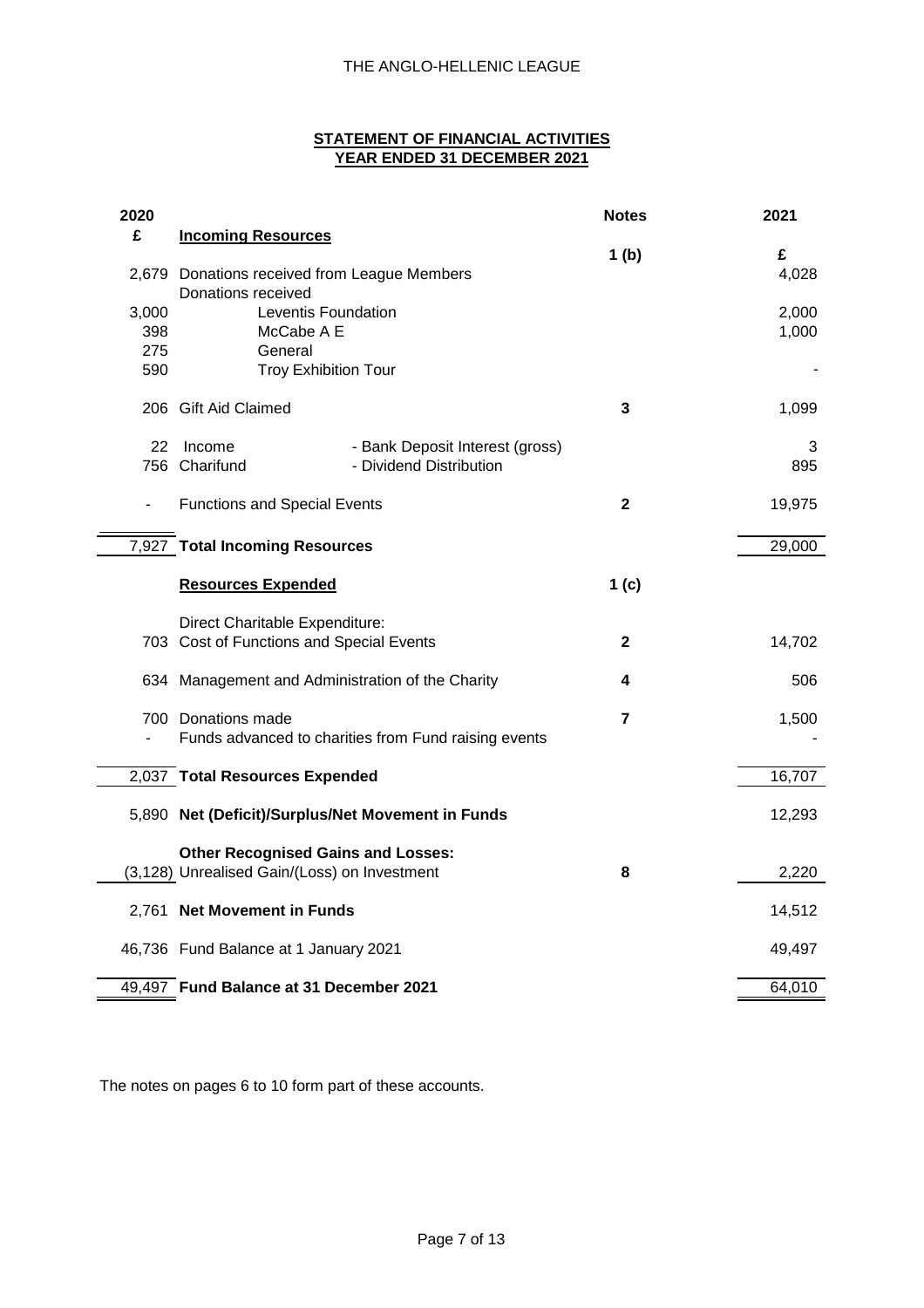# **BALANCE SHEET**

# **AS AT 31 DECEMBER 2021**

| 2020<br>£     |                                                                                                                                 | <b>Notes</b> | 2021<br>£     |
|---------------|---------------------------------------------------------------------------------------------------------------------------------|--------------|---------------|
|               | <b>Fixed Assets</b>                                                                                                             |              |               |
| 16,593        | Investments (at Market Value)                                                                                                   | 8            | 18,813        |
| 25            | <b>Current Assets</b><br>Debtors and Prepayments:<br>- Sundry Debtors & Prepayments<br>Cash in Hand<br><b>Balances at Bank:</b> | 5            | 80            |
| 5,445         | - Barclays Current Account                                                                                                      |              | 17,170        |
| 28,184        | - Barclays Deposit Account                                                                                                      |              | 28,187        |
| 33,654<br>750 | <b>Current Liabilities</b><br>Creditors falling due within one year:<br>- Sundry Creditors & Accruals                           | 6            | 45,437<br>240 |
| 32,904        | <b>Net Current Assets</b>                                                                                                       |              | 45,197        |
| 49,497        | <b>Net Assets</b>                                                                                                               |              | 64,010        |
|               | <b>Represented by:</b>                                                                                                          |              |               |
| 49,497        | Funds - General Fund                                                                                                            | 9            | 64,010        |
| 49,497        |                                                                                                                                 |              | 64,010        |

|                   | By Order of the Council |  |                  |
|-------------------|-------------------------|--|------------------|
| Dr John Kittmer   |                         |  | <b>Chair</b>     |
| Mr John M. Carras |                         |  | <b>Treasurer</b> |
| Date:             | 28th February 2022      |  |                  |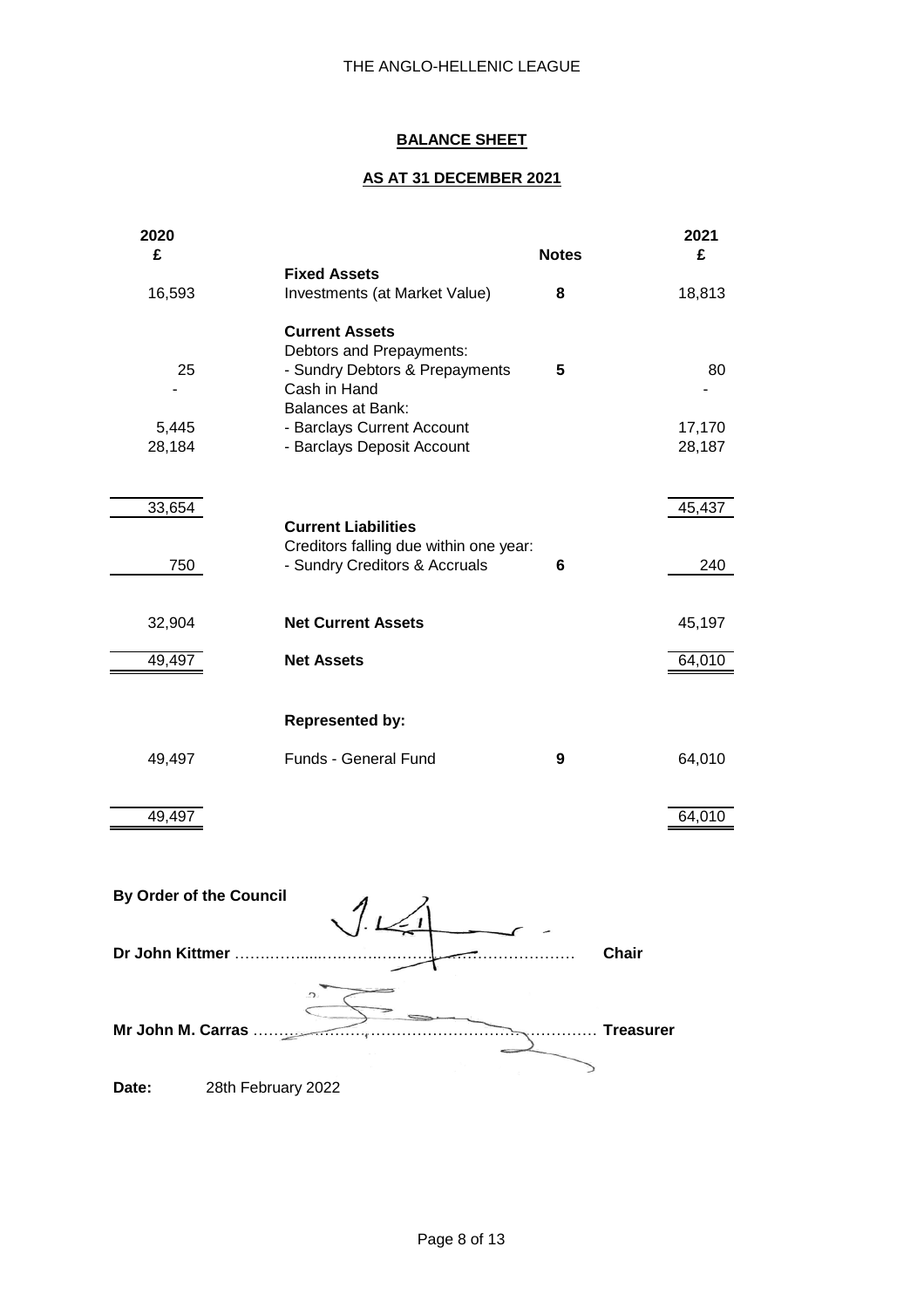### **1 Accounting Policies**

The principal accounting policies are summarised below and have been applied consistently throughout the year and the preceding year.

### **(a) Basis of Accounting**

The Financial Statements have been prepared under the historic cost convention (except that investments are shown at market value) in accordance with Accounting and Reporting by Charities - Statement of Recommended Practice (SORP 2008); and the Charities Act 2011

### **(b) Incoming resources:**

All incoming resources are included in the Statement of Financial Activities (SoFA) when the charity is entitled to the income and the amount can be quantified with reasonable accuracy. The following specific policies are applied to the particular categories of income.

- Subscriptions

Members do not pay subscription as of 1st January 2014 Any funds received from the members are considered as donations

- Investment income

This is included in the accounts when receivable.

- Incoming resources with related expenditure

Where incoming resources have related expenditure (as with fundraising) the incoming resources and related income are reported gross in the SoFA.

- Grants and donations

Grants and donations are only included in the SoFA when the Charity has unconditional entitlement to the resources.

#### - Investment gains and losses

This includes any gain or loss on the sale of investments and any gain or loss resulting from revaluing investments to market value at the end of the year.

#### **(c) Resources Expended:**

Expenditure is recognised on an accrual basis as a liability is incurred. Expenditure includes any VAT which cannot be fully recovered, and is reported as part of the expenditure to which it relates. All direct costs are allocated between the expenditure categories of the SoFA on a basis designed to reflect the use of the resource.

- Charitable expenditure comprises those costs incurred by the charity in the delivery of its activities and services.

- Management and administration costs comprise overheads which cannot be allocated directly to a particular cost centre or activity.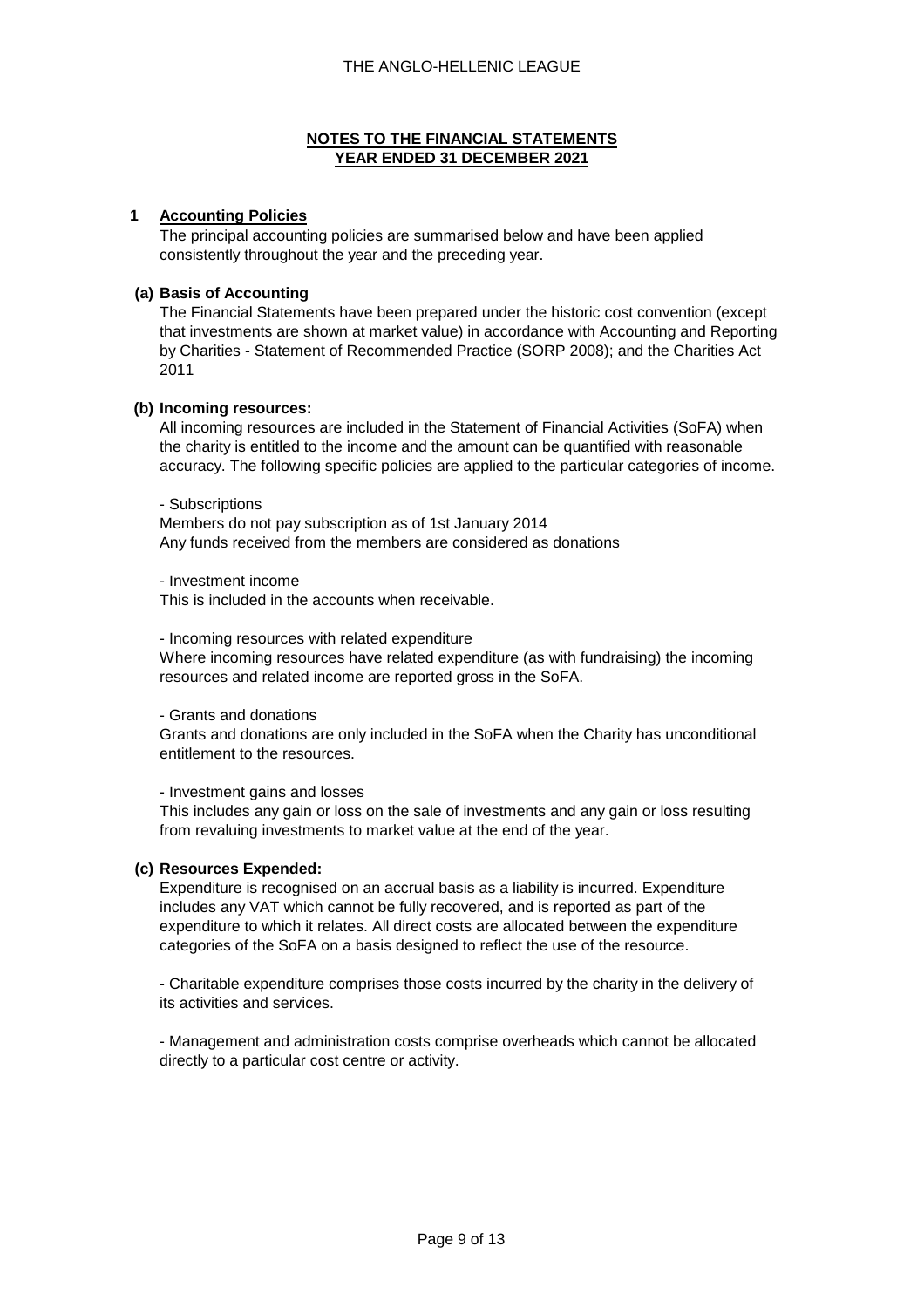### **Accounting Policies (continued)**

#### **(d) Tangible fixed assets**

These are capitalised if they can be used for more than one year, and cost at least £500. They are valued at cost or, if gifted, at the value to the charity on receipt. Depreciation is provided on the Office Furniture and Equipment at the following rates based on the estimated useful lives of these fixed assets and their anticipated residual values:- - Office Furniture and Equipment: 10% p.a. (reducing balance basis)

### **(e) Fixed asset investments**

Investments quoted on a recognised stock exchange are valued at market value at year end. The SoFA includes the net gains and losses arising on revaluation and disposals throughout the year.

### **(f) Realised gains and losses**

All gains and losses are included in the SoFA as they arise. Realised gains and losses on investments are calculated as the difference between the sale proceeds and opening market value (or purchase date if later). Unrealised gains and losses are calculated as the difference between the market value at the year end and opening market value (or purchase date if later). Realised and unrealised gains are shown separately in the SoFA.

### **(g) Fund accounting**

Unrestricted funds comprise those funds which the trustees are free to use in accordance with the charitable objects.

Restricted funds are funds which have been given for a particular purpose and projects.

| $\mathbf 2$ | <b>Functions and Special Events</b>       |                           |         | 2021      | 2020  |
|-------------|-------------------------------------------|---------------------------|---------|-----------|-------|
|             |                                           |                           |         | £         | £     |
|             | Total Income raised from such activities  | $\{see (a) - (i) below\}$ |         | 19,975    | 1,346 |
|             | <b>Gift Aid Claimed</b>                   |                           | $\geq$  | 50        | 100   |
|             |                                           | Total                     |         | 20,025    | 1,446 |
|             | Total Cost incurred on such activities    | $\{see (a) - (i) below\}$ | $***$   | (14, 702) | (703) |
|             | Net Surplus for the Year                  |                           |         | 5,323     | 743   |
|             | (a) AGM                                   | <b>21st June 2021</b>     |         | 2021      | 2020  |
|             |                                           |                           |         | £         | £     |
|             | Income                                    |                           | $\star$ |           |       |
|             | <b>Function Expenses</b>                  |                           | $* *$   | (144)     | (144) |
|             | (Deficit)/Surplus                         |                           |         | (144)     | (144) |
|             | (b) Functions - Runciman Award            | 17th June 2021            |         | 2021      | 2020  |
|             |                                           |                           |         | £         | £     |
|             | Income - Literary Functions - Sponsorship |                           |         |           |       |
|             | The AG Leventis Foundation                |                           | *       | 8,000     |       |
|             | A. Laskarides Foundation                  |                           | *       | 8,000     |       |
|             | Prof Roderick Beaton - Donation           |                           | *       | 3,000     |       |
|             | <b>Function Expenses</b>                  |                           |         |           | (59)  |
|             | Literary Prize - Prof Roderick Beaton     |                           | * *     | (10,000)  |       |
|             | Webinar costs                             |                           |         | (134)     |       |
|             | (Deficit)/Surplus                         |                           |         | 8,866     | (59)  |
|             |                                           |                           |         |           |       |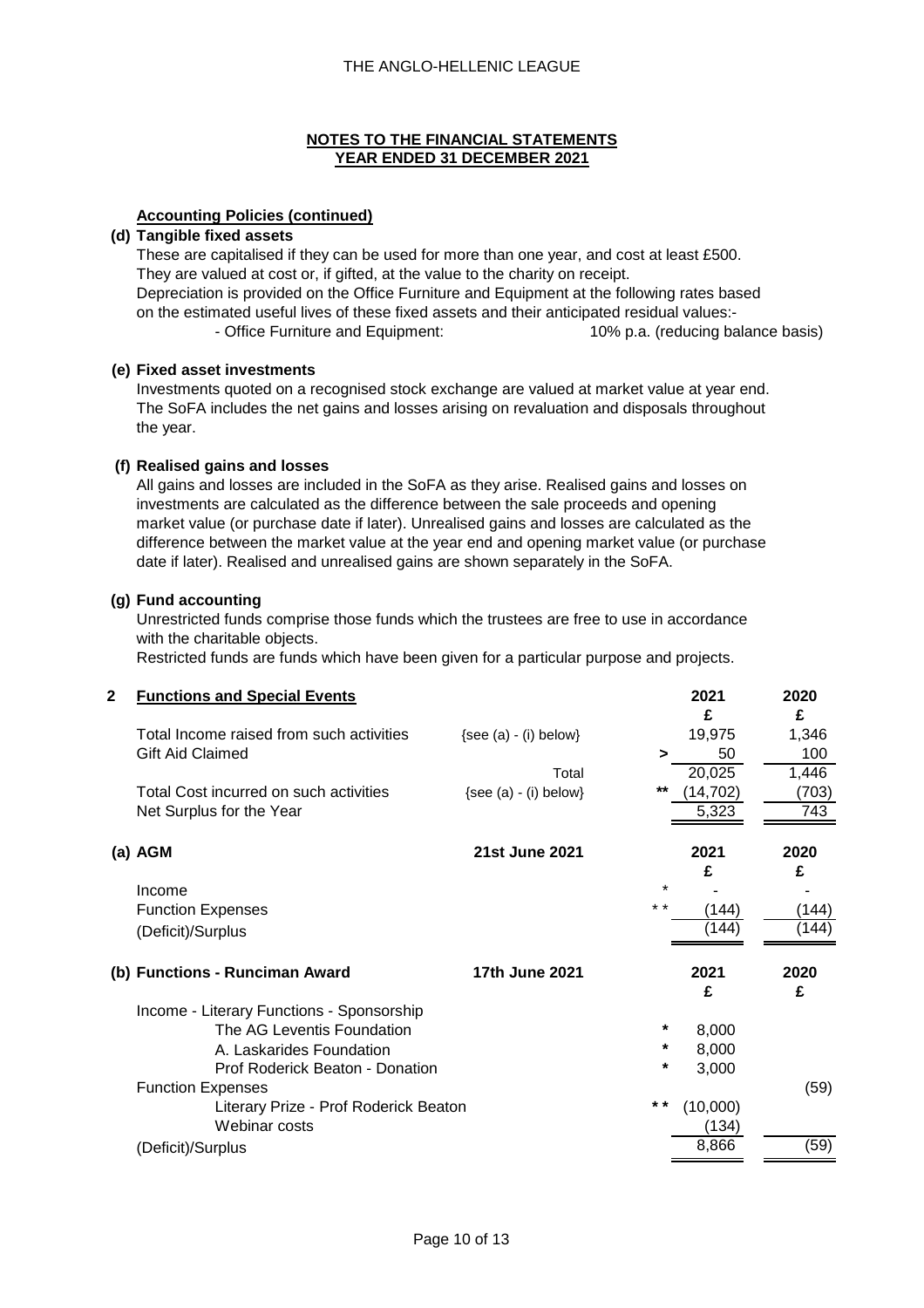| (c) Katie Lentakis Award & Lecture<br>By Ruth Padel   | 21st June 2021         |       | 2021<br>£  | 2020<br>£ |
|-------------------------------------------------------|------------------------|-------|------------|-----------|
| Dividend received from Investment with M&G            |                        |       | 895        | 756       |
| <b>Awards &amp; Prizes</b>                            |                        | $* *$ | (500)      | (500)     |
| <b>Function Expenses</b>                              |                        | * *   | (192)      |           |
| (Deficit)/Surplus                                     |                        |       | 203        | 256       |
| (d) Prof. Judith Herrin - Webinar                     | <b>30th March 2021</b> |       | 2021       |           |
|                                                       |                        |       | £          |           |
| <b>Function Expenses</b>                              |                        | $* *$ | (189)      |           |
| (Deficit)/Surplus                                     |                        |       | (189)      |           |
| (e) Dr Marios Psaras - Lecture                        | 16th September 2021    |       | 2021       |           |
|                                                       |                        |       | £          |           |
| <b>Function Expenses</b>                              |                        | $* *$ | (840)      |           |
| (Deficit)/Surplus                                     |                        |       | (840)      |           |
| (f) HE Kate Smith in Conversation                     | 30th September 2021    |       | 2021       |           |
|                                                       |                        |       | £          |           |
| <b>Function Expenses</b>                              |                        | $* *$ | (834)      |           |
| (Deficit)/Surplus                                     |                        |       | (834)      |           |
| (g) Sir Michael Llewellyn Smith in Conversation       |                        |       | 2021       |           |
|                                                       | 21st October 2021      |       | £          |           |
| <b>Function Expenses</b>                              |                        | $* *$ | (770)      |           |
| (Deficit)/Surplus                                     |                        |       | (770)      |           |
| (h) A Taste of Greek Wines                            | 13th October 2021      |       | 2021       |           |
|                                                       |                        |       | £          |           |
| <b>Tickets collected</b>                              |                        |       | 975        |           |
| <b>Function Expenses</b>                              |                        | $**$  | (1,099)    |           |
| (Deficit)/Surplus                                     |                        |       | (124)      |           |
| (i) Museum Visit - Ancient Greeks: Science and Wisdom |                        |       | 2021       |           |
| postponed to                                          | 8th April 2022         |       | £          |           |
| Donations received                                    |                        |       |            |           |
| (Deficit)/Surplus                                     |                        |       | 240<br>240 |           |
|                                                       |                        |       |            |           |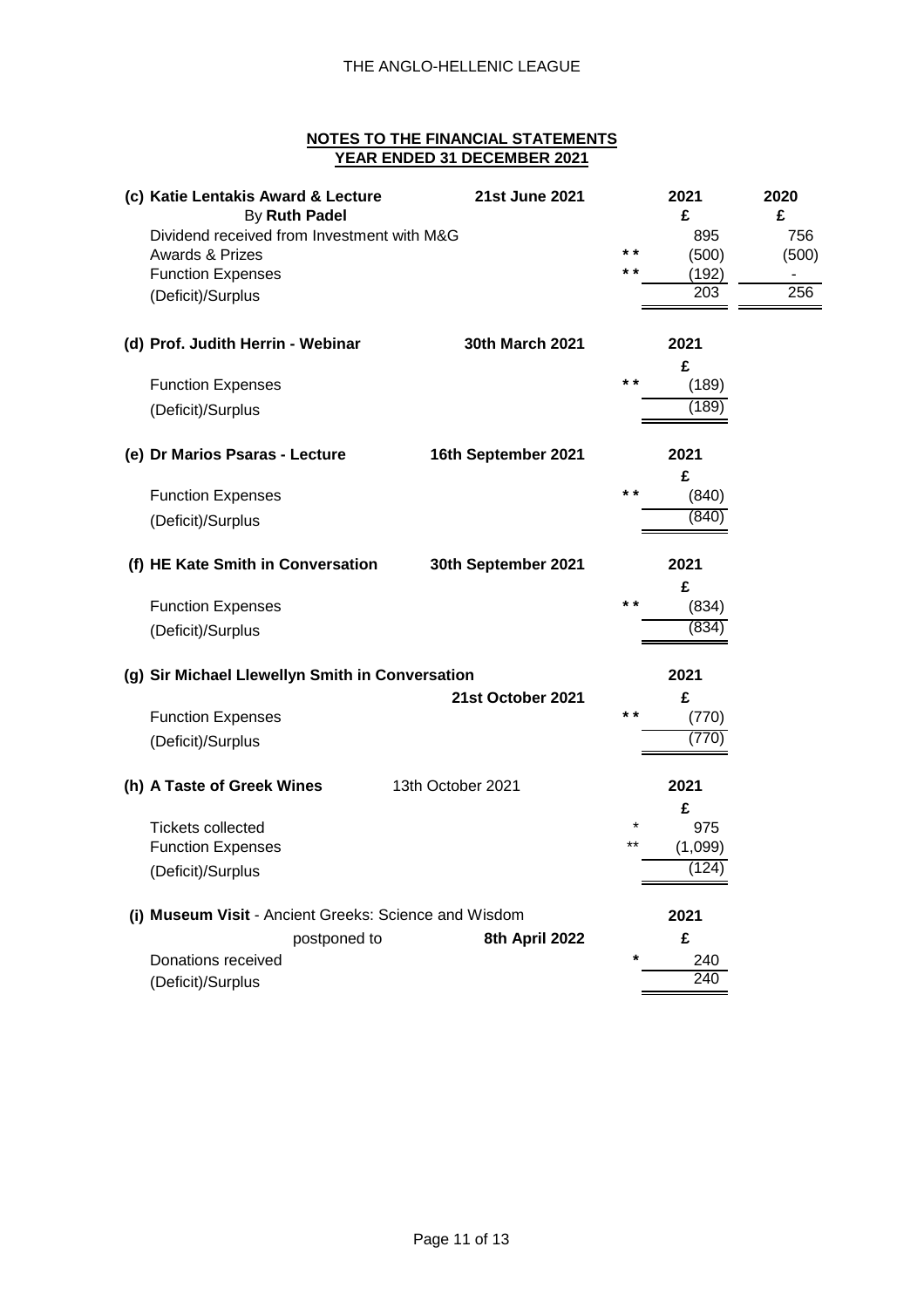| 3                       | <b>Gift Aid Claimed</b>                             |                       | 2021             | 2020            |
|-------------------------|-----------------------------------------------------|-----------------------|------------------|-----------------|
|                         | from members and general Donations to the League    | $\blacktriangleright$ | £<br>1,049       | £<br>106        |
|                         | from Functions and events                           | >                     | 50               | 110             |
|                         | <b>Total Claimed</b>                                |                       | 1,099            | 216             |
| 4                       | <b>Management and Administration of the Charity</b> |                       | 2021             | 2020            |
|                         |                                                     |                       | £                | £               |
|                         | <b>Subscription to Hellenic Centre</b>              |                       | 250              | 250             |
|                         | Bank Charges & Commission                           |                       |                  |                 |
|                         | Internet - Website                                  |                       | 256              | 304             |
|                         | <b>Sundry Expenses</b>                              |                       |                  | 80              |
|                         |                                                     |                       | 506              | 634             |
|                         |                                                     |                       | 2021             | 2020            |
| 5                       | <b>Debtors and Prepayments:</b>                     |                       | £                | £               |
|                         | <b>HMRC Gift Aid Claim</b>                          |                       | 80               | 25              |
|                         |                                                     |                       | $\overline{80}$  | $\overline{25}$ |
|                         |                                                     |                       | 2021             | 2020            |
| 6                       | <b>Sundry Creditors &amp; Accruals</b>              |                       | £                | £               |
|                         | A Taste of Greek Wines                              |                       |                  | 750             |
|                         | Museum Visit - Ancient Greeks: Science and Wisdom   |                       | 240              |                 |
|                         |                                                     |                       | $\overline{240}$ | 750             |
|                         |                                                     |                       |                  |                 |
| $\overline{\mathbf{r}}$ | Donations made by the League:                       |                       | 2021             |                 |
|                         |                                                     |                       | £                |                 |
|                         | <b>Classics For All</b>                             |                       | 500              |                 |
|                         | The Trussell Trust                                  |                       | 500              |                 |
|                         | Trapeza Trofimon (Food Bank) - Greece               |                       | 500              |                 |
|                         |                                                     |                       | 1,500            |                 |

# **8 Investments**

The trustees consider that there were material investment holdings in the year as more than 25% of the League's investments were held in Charifund Units. The Investments are stated at their year-end market values which give rise to a net unrealised gain of £2,219.89 at year-end.

| <b>Charifund</b>                                             | £      |
|--------------------------------------------------------------|--------|
| At 31 Dec 2020 held 1,208.894 with a market price of 13.7275 | 16.593 |
| At 31 Dec 2021 held 1,208.894 with a market price of 15.5620 | 18.813 |
| Unrealised gain/loss                                         | 2.220  |